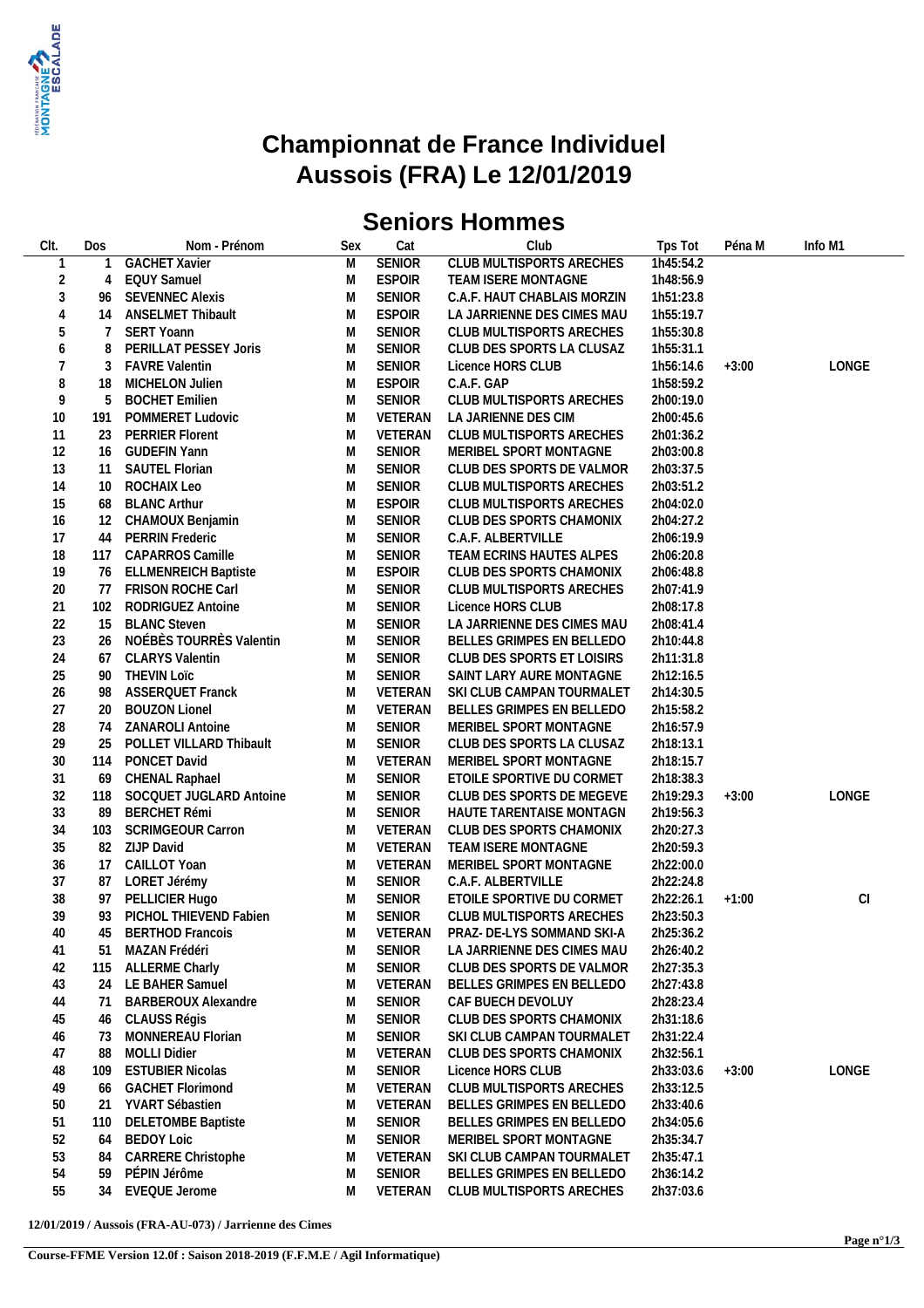| <b>MONTAGES<br/>MONTAGES</b><br>CO CJ CRESCALADE |            |                                                         |        |                                |                                                          |                        |         |         |
|--------------------------------------------------|------------|---------------------------------------------------------|--------|--------------------------------|----------------------------------------------------------|------------------------|---------|---------|
|                                                  |            |                                                         |        |                                |                                                          |                        |         |         |
|                                                  | Dos        | Nom - Prénom                                            | Sex    | Cat                            | Club                                                     | Tps Tot                | Péna M  | Info M1 |
|                                                  | 63         | <b>MAZAN Vincent</b>                                    | M      | <b>SENIOR</b>                  | <b>TEAM ALPI MERCANTOUR</b>                              | 2h42:12.5              |         |         |
|                                                  | 101<br>92  | <b>CUINAT GUERRAZ Nils</b><br>RENAUD Christophe         | M<br>M | <b>SENIOR</b><br>VETERAN       | ESCALADE VOIRON ALPINISME<br>TEAM ISERE MONTAGNE         | 2h42:15.8<br>2h42:19.2 |         |         |
| 59                                               | 104        | <b>GAUDRY Loic</b>                                      | M      | VETERAN                        | BELLES GRIMPES EN BELLEDO                                | 2h44:02.5              |         |         |
| 60                                               | 75         | THIBIAS Karl                                            | M      | <b>SENIOR</b>                  | C.S.A. 27ème B.C.A. Montagne E                           | 2h44:33.2              |         |         |
| 61                                               | 41         | <b>MARTIN Laurent</b>                                   | M      | <b>SENIOR</b>                  | HAUTE TARENTAISE MONTAGN                                 | 2h45:32.4              |         |         |
| 62<br>63                                         | 107<br>99  | MOUGIN Stéphane<br><b>BLOCIER Erwan</b>                 | M<br>M | VETERAN<br>VETERAN             | TEAM ISERE MONTAGNE<br>BELLES GRIMPES EN BELLEDO         | 2h47:07.4<br>2h48:37.8 |         |         |
| 64                                               | 32         | <b>MARTEAU Eric</b>                                     | M      | VETERAN                        | CLUB MULTISPORTS ARECHES                                 | 2h48:44.1              | $+3:00$ | LONGE   |
| 65                                               | 108        | <b>BROUSSE Pierre-henry</b>                             | M      | <b>SENIOR</b>                  | TEAM ISERE MONTAGNE                                      | 2h48:44.4              |         |         |
| 66                                               | 60         | <b>LOTTIN Xavier</b>                                    | M      | <b>SENIOR</b>                  | TEAM ISERE MONTAGNE                                      | 2h48:47.8              |         |         |
| 67<br>68                                         | 100<br>-80 | <b>GAY PERRET Laurent</b><br>POLLET VILLARD Francois    | M<br>M | <b>SENIOR</b><br><b>SENIOR</b> | PRAZ- DE-LYS SOMMAND SKI-A<br>CLUB DES SPORTS LA CLUSAZ  | 2h49:23.1<br>2h49:25.4 |         |         |
| 69                                               | 36         | <b>ENCRENAZ Baptiste</b>                                | M      | <b>SENIOR</b>                  | CLUB MULTISPORTS ARECHES                                 | 2h49:29.0              |         |         |
| 70                                               | 61         | <b>VIELET Francis</b>                                   | M      | VETERAN                        | TEAM ISERE MONTAGNE                                      | 2h50:36.4              |         |         |
| 71                                               | 86         | MONNET Serge                                            | M      | VETERAN                        | DEVERS EN CHARTREUSE                                     | 2h51:40.7              |         |         |
| 72<br>73                                         | 56<br>65   | <b>DULAC Vincent</b><br><b>GILLET</b> Françis           | M<br>M | VETERAN<br>VETERAN             | LA JARRIENNE DES CIMES MAU<br>LA JARRIENNE DES CIMES MAU | 2h52:46.4<br>2h52:46.7 |         |         |
| 74                                               | 78         | <b>EQUY Arnaud</b>                                      | M      | VETERAN                        | TEAM ISERE MONTAGNE                                      | 2h54:10.4              |         |         |
| 75                                               | 112        | PROUST Alexandre                                        | M      | <b>SENIOR</b>                  | LA JARRIENNE DES CIMES MAU                               | 2h56:52.2              |         |         |
| 76                                               | 58         | <b>COSTA Didier</b>                                     | M      | VETERAN                        | PRAZ- DE-LYS SOMMAND SKI-A                               | 2h57:06.6              |         |         |
| 77<br>78                                         | 43<br>53   | HUGO Reinhold<br><b>BENEDETTI Jean</b>                  | M<br>M | VETERAN<br>VETERAN             | CLUB MULTISPORTS ARECHES<br>LA JARRIENNE DES CIMES MAU   | 2h57:35.5<br>2h58:49.1 | $+3:00$ | LONGE   |
| 79                                               | 42         | KISEL Matthieu                                          | M      | <b>SENIOR</b>                  | BELLES GRIMPES EN BELLEDO                                | 2h59:55.9              |         |         |
| 80                                               | 35         | <b>BALLET BAZ Jeremie</b>                               | M      | <b>SENIOR</b>                  | Licence HORS CLUB                                        | 3h00:57.0              |         |         |
| 81                                               | 38         | <b>GAY Romain</b>                                       | M      | <b>SENIOR</b>                  | MERIBEL SPORT MONTAGNE                                   | 3h01:45.9              |         |         |
| 82<br>83                                         | 47<br>40   | SILVESTRE Lionel<br>ROUSSILLON Jean Henri               | M<br>M | VETERAN<br>VETERAN             | HAUTE TARENTAISE MONTAGN<br>LA JARRIENNE DES CIMES MAU   | 3h01:47.5<br>3h02:29.1 |         |         |
| 84                                               | 91         | <b>BERTHELOT Nicolas</b>                                | M      | <b>SENIOR</b>                  | BELLES GRIMPES EN BELLEDO                                | 3h03:48.2              |         |         |
| 85                                               | 48         | <b>ARNAUD Anthony</b>                                   | M      | <b>SENIOR</b>                  | BELLES GRIMPES EN BELLEDO                                | 3h04:55.0              |         |         |
| 86                                               | 85         | <b>PUSSET Emmanuel</b>                                  | M      | VETERAN                        | LA JARRIENNE DES CIMES MAU                               | 3h05:36.2              |         |         |
| 87<br>88                                         | 94<br>105  | PANGALOS Dimitri<br><b>ANTELME Olivier</b>              | M<br>M | <b>SENIOR</b><br><b>SENIOR</b> | PRAZ- DE-LYS SOMMAND SKI-A<br>CLUB DES SPORTS DE TIGNES  | 3h08:25.5<br>3h09:02.0 |         |         |
| 89                                               | 49         | <b>GURRET Lionel</b>                                    | M      | <b>SENIOR</b>                  | MERIBEL SPORT MONTAGNE                                   | 3h09:11.0              |         |         |
| 90                                               | 39         | <b>BUISSON Vincent</b>                                  | M      | VETERAN                        | TEAM ISERE MONTAGNE                                      | 3h10:23.8              |         |         |
| 91                                               | 52         | <b>MARIETTA ALEINA Patrice</b>                          | M      | VETERAN                        | TEAM ISERE MONTAGNE                                      | 3h11:31.4              |         |         |
| 92<br>93                                         | 113<br>106 | CAVAZZANA Christophe<br><b>BORDIER Charles</b>          | M<br>M | <b>SENIOR</b><br><b>SENIOR</b> | SECTION MONTAGNE SALOMON<br>BELLES GRIMPES EN BELLEDO    | 3h13:05.6<br>3h14:54.4 |         |         |
| 94                                               | 31         | <b>DESCHAMPS Loic</b>                                   | M      | <b>SENIOR</b>                  | C.A.F. FAVERGES COMP                                     | 3h15:04.0              |         |         |
| 95                                               | 116        | <b>BIDOLI Rémi</b>                                      | M      | <b>SENIOR</b>                  | BELLES GRIMPES EN BELLEDO                                | 3h15:32.0              |         |         |
| 96                                               | 83         | <b>BOISTE Sébastien</b>                                 | M      | VETERAN                        | MERIBEL SPORT MONTAGNE                                   | 3h16:36.6              |         |         |
| 97<br>98                                         | 54<br>50   | ALLAMANNO William<br><b>CHEVALLET Joseph</b>            | M<br>M | VETERAN<br>VETERAN             | LA JARRIENNE DES CIMES MAU<br>PRAZ- DE-LYS SOMMAND SKI-A | 3h20:23.3<br>3h26:25.3 | $+3:00$ | LONGE   |
| 99                                               | 27         | <b>MAZARD Vincent</b>                                   | M      | <b>ESPOIR</b>                  | SPORTS DE MONTAGNE EN CER                                | 3h28:44.5              |         |         |
| 100                                              |            | 28 BOIS Florent                                         | M      | <b>SENIOR</b>                  | LA JARRIENNE DES CIMES MAU                               | 3h54:01.7              |         |         |
| ABANDONS                                         |            |                                                         |        |                                |                                                          |                        |         |         |
|                                                  |            | 79 VIOUD Jérôme                                         | M      | VETERAN                        | BELLES GRIMPES EN BELLEDO                                | Abd                    |         |         |
|                                                  | 72         | <b>HUIGE Titouan</b><br><b>LEROU Romain</b>             | M      | <b>ESPOIR</b><br>VETERAN       | PYRENEES CATALANES SKI-AL                                | Abd                    |         |         |
|                                                  | 37<br>29   | ROUSSILLON Johan                                        | M<br>M | <b>ESPOIR</b>                  | LA JARRIENNE DES CIMES MAU<br>LA JARRIENNE DES CIMES MAU | Abd<br>Abd             |         |         |
|                                                  | 19         | NEYRON François                                         | M      | VETERAN                        | TEAM ISERE MONTAGNE                                      | Abd                    |         |         |
|                                                  | 13         | <b>BOUVET Eddy</b>                                      | M      | <b>ESPOIR</b>                  | C.A.F. HAUT CHABLAIS MORZIN                              | Abd                    |         |         |
|                                                  | 9          | JUILLAGUET WIII                                         | M<br>M | <b>ESPOIR</b>                  | COURCHEVEL SPORTS OUTDO                                  | Abd                    |         |         |
|                                                  | 6          | POCHAT COTTILLOUX Gedeon                                |        | <b>SENIOR</b>                  | Licence HORS CLUB                                        | Abd                    |         |         |
| <b>DISQUALIFIES</b>                              | 95         | <b>BEDU Sébastien</b>                                   |        | VETERAN                        | CLUB DES SPORTS DE TIGNES                                |                        |         | CRAMPON |
|                                                  | 81         | ROUSSET Guillaume                                       | M<br>M | VETERAN                        | TEAM ECRINS HAUTES ALPES                                 | Dsq<br>Dsq             |         | CRAMPON |
|                                                  | 22         | <b>EYDALLIN Matteo</b>                                  | M      | SENIOR                         | CAF BUECH DEVOLUY                                        | Dsq                    | $+3:00$ | CRAMPON |
|                                                  | 2          | <b>BON MARDION William</b>                              | M      | <b>SENIOR</b>                  | CLUB MULTISPORTS ARECHES                                 | Dsq                    |         | CRAMPON |
| <b>ABSENTS</b>                                   |            |                                                         |        |                                |                                                          |                        |         |         |
|                                                  | 111        | FEIGE Jerome                                            | M      | VETERAN                        | MERIBEL SPORT MONTAGNE                                   | Abs                    |         |         |
|                                                  | 70         | PUEYO Thomas                                            | M      | <b>SENIOR</b>                  | TEAM ISERE MONTAGNE                                      | Abs                    |         |         |
|                                                  | 62         | <b>CORNUS Samuel</b>                                    | M      | <b>ESPOIR</b>                  | TEAM ISERE MONTAGNE                                      | Abs                    |         |         |
|                                                  |            | 12/01/2019 / Aussois (FRA-AU-073) / Jarrienne des Cimes |        |                                |                                                          |                        |         |         |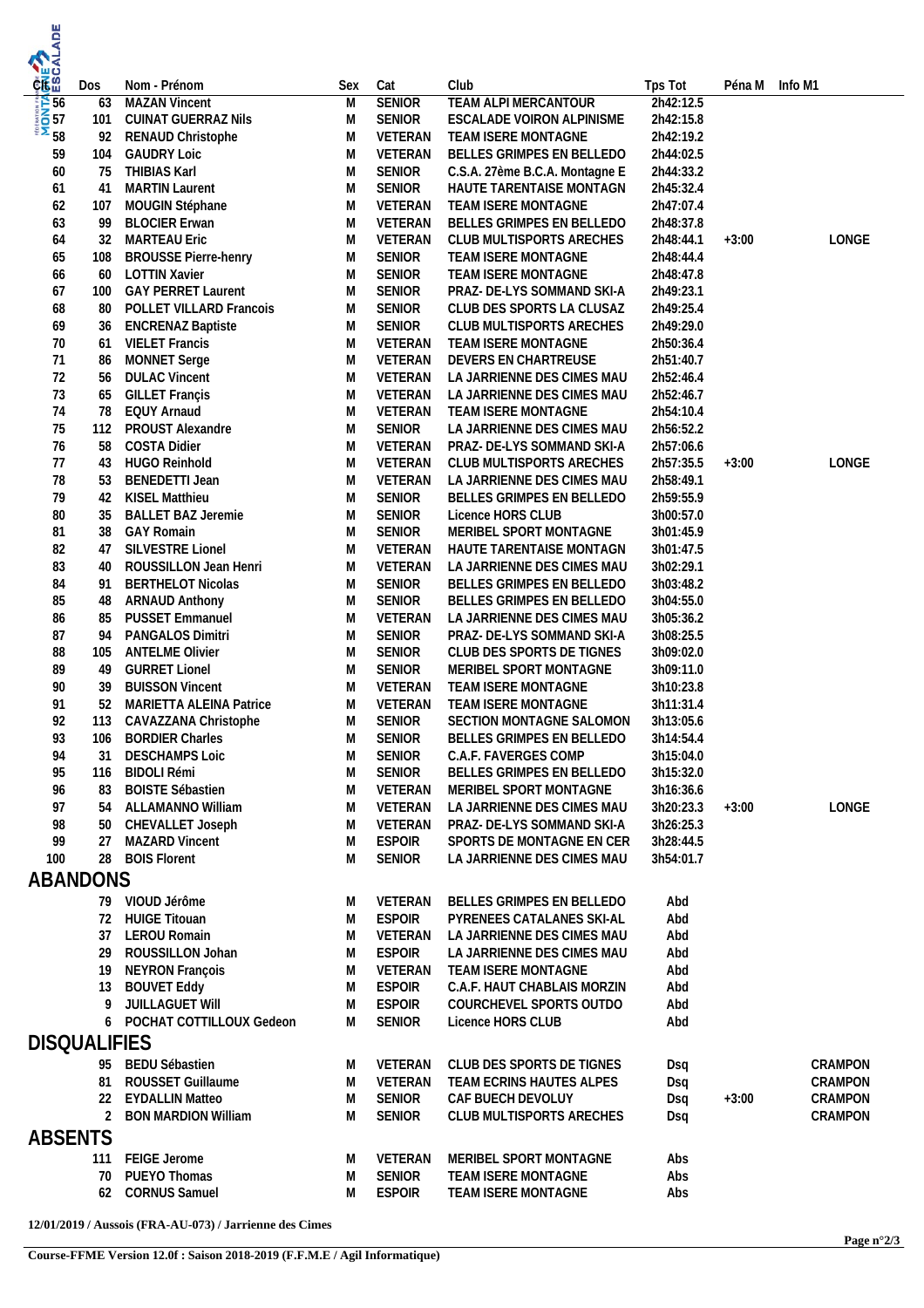| 뿜<br><b>CRALE 2</b> | Dos | Nom - Prénom            | Sex | Cat           | Club                      | Tps Tot | Péna M Info M1 |
|---------------------|-----|-------------------------|-----|---------------|---------------------------|---------|----------------|
|                     | 57  | PEREZ David             | M   | <b>ESPOIR</b> | TEAM ISERE MONTAGNE       | Abs     |                |
| <b>MON</b>          | 55  | CURMER Grégoire         | M   | <b>SENIOR</b> | CLUB DES SPORTS CHAMONIX  | Abs     |                |
|                     |     | BAUJARD Johann          | M   | <b>ESPOIR</b> | CLUB DES SPORTS LA CLUSAZ | Abs     |                |
|                     | 30  | <b>THEVENARD Xavier</b> | M   | <b>SENIOR</b> | Licence HORS CLUB         | Abs     |                |
|                     |     |                         |     |               |                           |         |                |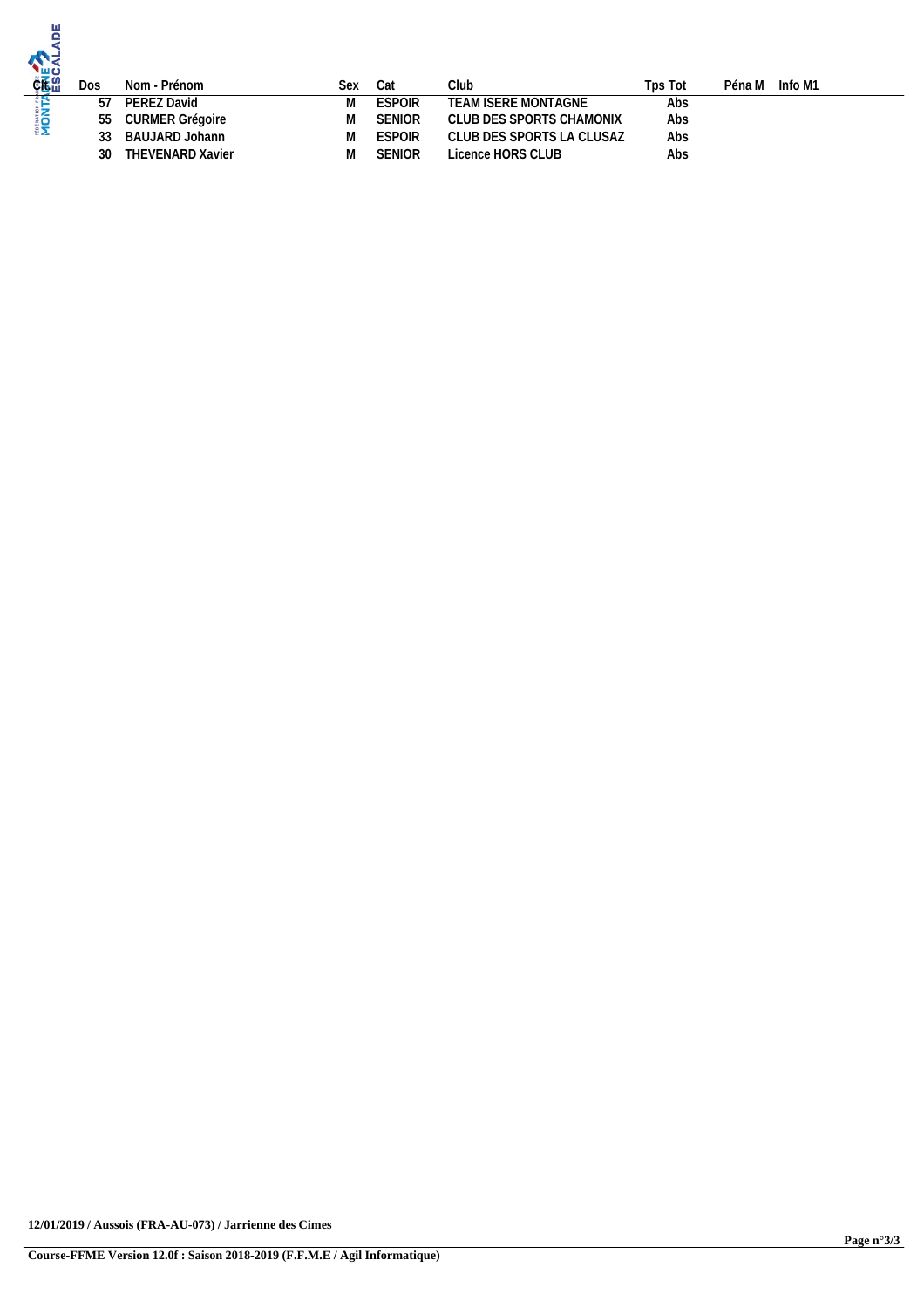

## **Séniors Dames**

| CIt.                | <b>Dos</b> | Nom - Prénom                  | Sex | Cat            | Club                       | Tps Tot   | Péna M  | Info M1         |
|---------------------|------------|-------------------------------|-----|----------------|----------------------------|-----------|---------|-----------------|
|                     | 301        | <b>GACHET MOLLARET Axelle</b> | F   | <b>SENIOR</b>  | CLUB MULTISPORTS ARECHES   | 1h45:13.5 |         |                 |
|                     | 310        | <b>BONNEL Lorna</b>           |     | <b>SENIOR</b>  | LA JARRIENNE DES CIMES MAU | 1h51:53.8 |         |                 |
|                     | 307        | JAGERCIKOVA Marianna          |     | <b>SENIOR</b>  | C.A.F. GAP                 | 1h57:13.2 |         |                 |
| 4                   | 304        | MILLOZ Adele                  |     | <b>ESPOIR</b>  | CLUB DES SPORTS DE TIGNES  | 1h59:46.7 |         |                 |
| 5                   | 302        | <b>BONNEL Lena</b>            |     | <b>ESPOIR</b>  | LA JARRIENNE DES CIMES MAU | 2h01:05.7 | $+3:00$ | <b>LONGE</b>    |
| 6                   | 313        | <b>POLLET VILLARD Marie</b>   |     | <b>ESPOIR</b>  | CLUB DES SPORTS LA CLUSAZ  | 2h01:57.2 |         |                 |
|                     | 312        | MOLLARD Sophie                |     | <b>SENIOR</b>  | CLUB MULTISPORTS ARECHES   | 2h02:22.3 |         |                 |
| 8                   | 306        | PERILLAT PESSEY Celia         |     | <b>ESPOIR</b>  | CLUB DES SPORTS LA CLUSAZ  | 2h07:20.8 | $+3:00$ | LONGE           |
| 9                   | 303        | <b>FABRE Valentine</b>        |     | <b>VETERAN</b> | CLUB DES SPORTS CHAMONIX   | 2h08:38.3 |         |                 |
| 10                  | 315        | <b>FAVRE Corinne</b>          |     | VETERAN        | MERIBEL SPORT MONTAGNE     | 2h11:51.6 | $+3:00$ | <b>LONGE</b>    |
| 11                  | 318        | <b>FOURMIGUE Chloé</b>        |     | <b>ESPOIR</b>  | LA TRANSPYROS              | 2h20:24.4 | $+1:00$ | sifflet         |
| 12                  | 320        | LAFARGE Romane                |     | <b>SENIOR</b>  | MERIBEL SPORT MONTAGNE     | 2h21:02.0 |         |                 |
| 13                  | 308        | ROUSSET Mélanie               |     | <b>VETERAN</b> | CLUB MULTISPORTS ARECHES   | 2h21:56.2 |         |                 |
| 14                  | 309        | MARTINEZ Lula                 |     | <b>SENIOR</b>  | C.A.F. ALBERTVILLE         | 2h26:20.9 | $+3:00$ | LONGE           |
| 15                  | 314        | <b>JACQUELIN Noemie</b>       |     | <b>SENIOR</b>  | C.A.F. ALBERTVILLE         | 2h28:56.1 |         |                 |
| 16                  | 317        | <b>BRUSSOZ Sonia</b>          |     | <b>ESPOIR</b>  | MERIBEL SPORT MONTAGNE     | 2h37:18.9 |         |                 |
| 17                  | 311        | <b>BUONO MICHEL Clara</b>     |     | <b>ESPOIR</b>  | CAF BUECH DEVOLUY          | 2h40:09.1 | $+1:00$ | portage         |
| 18                  | 319        | CHMIELOWSKA Claudia           |     | <b>ESPOIR</b>  | CLUB DES SPORTS CHAMONIX   | 2h50:00.5 |         |                 |
| 19                  | 316        | <b>VINAS Marie</b>            |     | <b>SENIOR</b>  | TEAM ISERE MONTAGNE        | 3h01:47.1 | $+1:00$ | <b>SKIMAINS</b> |
| <b>DISQUALIFIES</b> |            |                               |     |                |                            |           |         |                 |
|                     |            | 305 DEPLANCHE Laura           | F.  | <b>SENIOR</b>  | LA JARRIENNE DES CIMES MAU | Dsa       |         | CRAMPON         |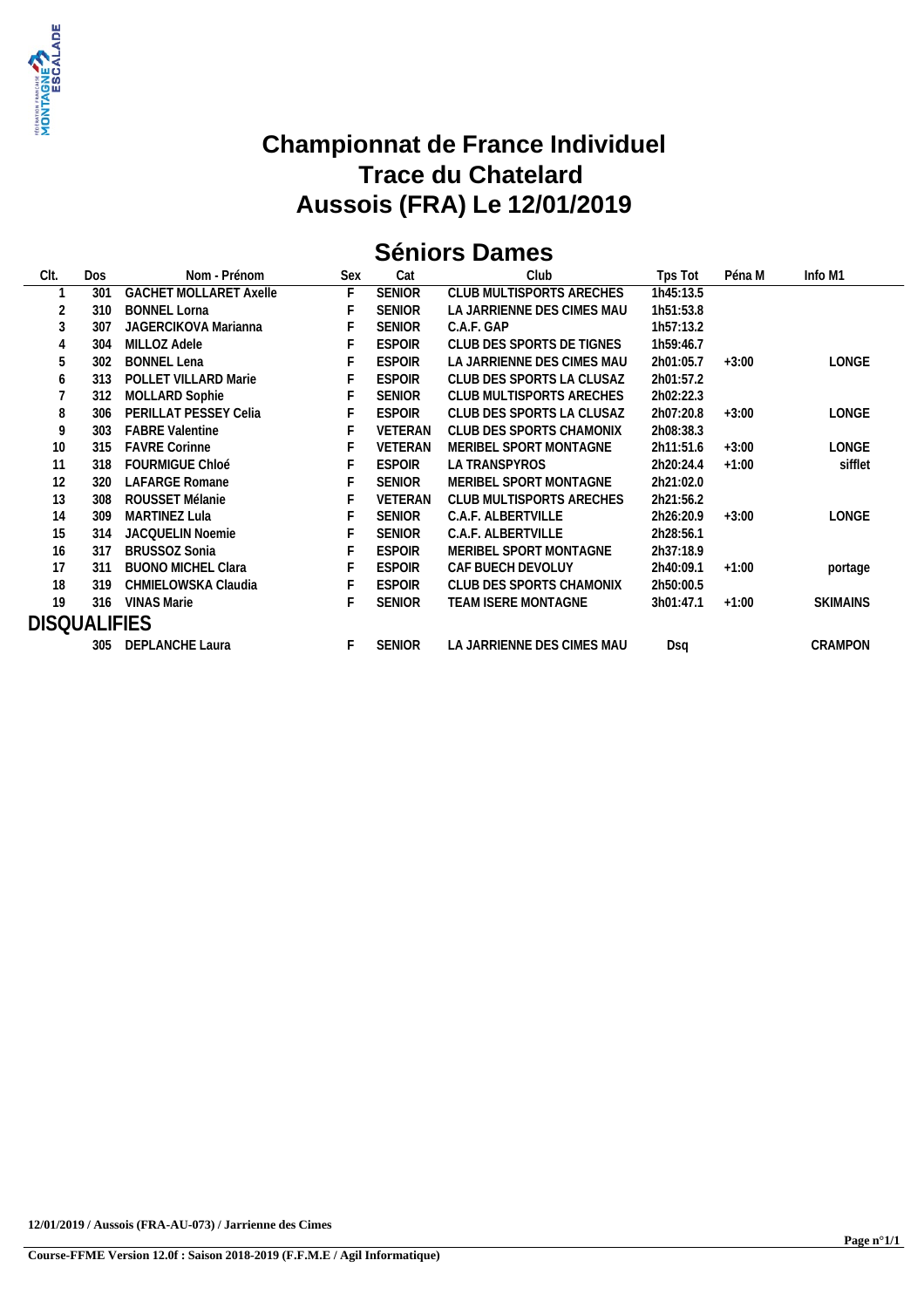

## **Vétérans Dames**

| CLUB DES SPORTS CHAMONIX<br>VETERAN<br><b>FABRE Valentine</b><br>2h08:38.3<br>303<br>.ONGE<br>MERIBEL SPORT MONTAGNE<br><b>FAVRE Corinne</b><br>2h11:51.6<br>$+3:00$<br>VETERAN<br>315 | Dos | Nom - Prénom    | <b>SAX</b> | Cat     | $C$ lub                  | $\tau$ ps Tot | Péna M | Info M1 |
|----------------------------------------------------------------------------------------------------------------------------------------------------------------------------------------|-----|-----------------|------------|---------|--------------------------|---------------|--------|---------|
|                                                                                                                                                                                        |     |                 |            |         |                          |               |        |         |
|                                                                                                                                                                                        |     |                 |            |         |                          |               |        |         |
|                                                                                                                                                                                        | 308 | ROUSSET Mélanie |            | VETERAN | CLUB MULTISPORTS ARECHES | 2h21:56.2     |        |         |

**12/01/2019 / Aussois (FRA-AU-073) / Jarrienne des Cimes**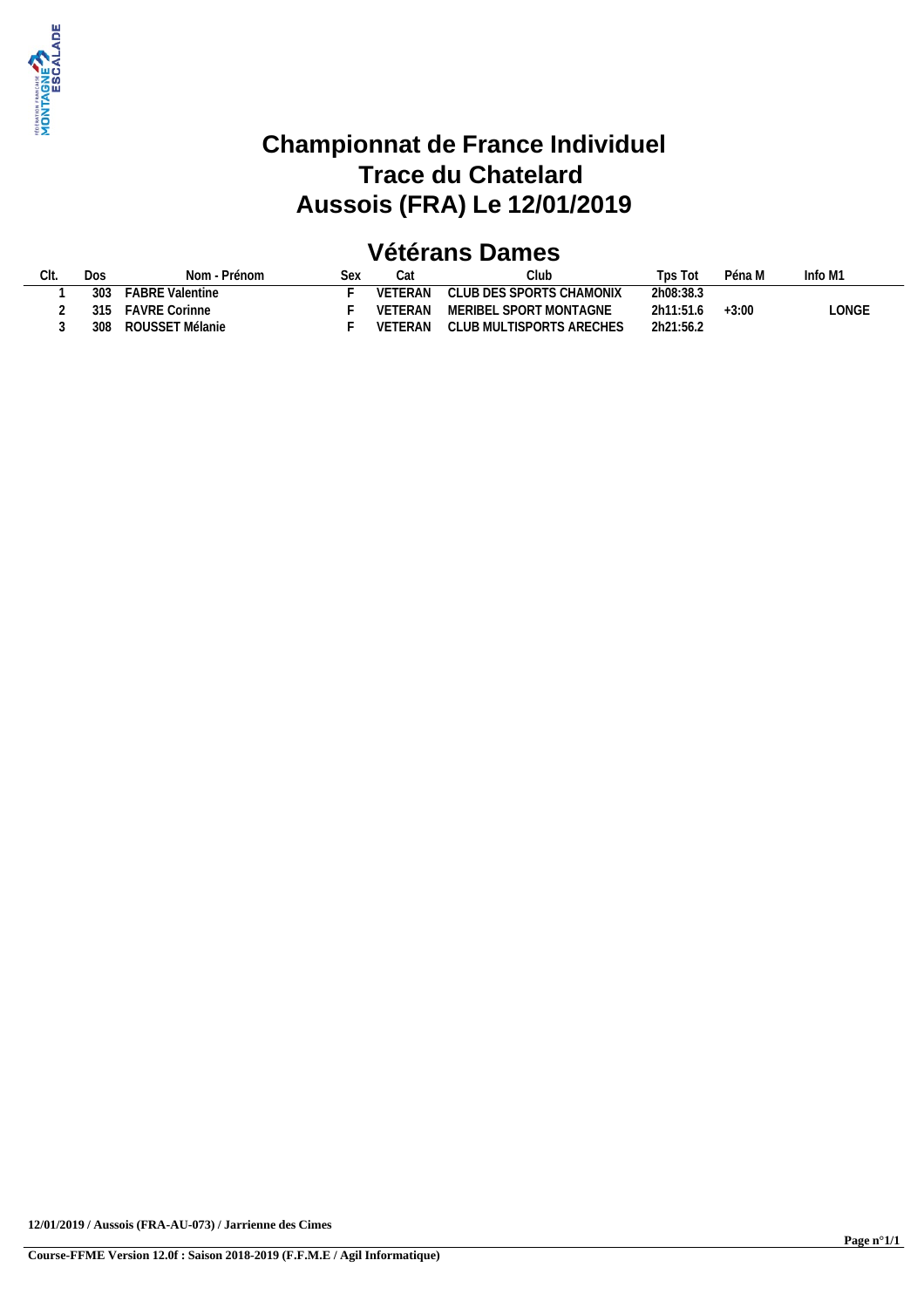

## **Championnat de France Individuel Aussois (FRA) Le 12/01/2019**

## **Veterans Hommes**

| CIt.                | Dos | Nom - Prénom                   | Sex    | Cat            | Club                           | Tps Tot    | Péna M  | Info M1 |
|---------------------|-----|--------------------------------|--------|----------------|--------------------------------|------------|---------|---------|
|                     | 191 | POMMERET Ludovic               | M      | <b>VETERAN</b> | LA JARIENNE DES CIM            | 2h00:45.6  |         |         |
| $\overline{2}$      | 23  | <b>PERRIER Florent</b>         | M      | VETERAN        | CLUB MULTISPORTS ARECHES       | 2h01:36.2  |         |         |
| 3                   | 98  | <b>ASSERQUET Franck</b>        | M      | VETERAN        | SKI CLUB CAMPAN TOURMALET      | 2h14:30.5  |         |         |
| 4                   | 20  | <b>BOUZON Lionel</b>           | M      | VETERAN        | BELLES GRIMPES EN BELLEDO      | 2h15:58.2  |         |         |
| 5                   | 114 | PONCET David                   | M      | VETERAN        | MERIBEL SPORT MONTAGNE         | 2h18:15.7  |         |         |
| 6                   | 103 | <b>SCRIMGEOUR Carron</b>       | M      | VETERAN        | CLUB DES SPORTS CHAMONIX       | 2h20:27.3  |         |         |
| $\overline{7}$      | 82  | <b>ZIJP David</b>              | M      | VETERAN        | TEAM ISERE MONTAGNE            | 2h20:59.3  |         |         |
| 8                   | 17  | CAILLOT Yoan                   | M      | VETERAN        | MERIBEL SPORT MONTAGNE         | 2h22:00.0  |         |         |
| 9                   | 45  | <b>BERTHOD Francois</b>        | M      | VETERAN        | PRAZ- DE-LYS SOMMAND SKI-A     | 2h25:36.2  |         |         |
| 10                  | 24  | LE BAHER Samuel                | M      | VETERAN        | BELLES GRIMPES EN BELLEDO      | 2h27:43.8  |         |         |
| 11                  | 88  | <b>MOLLI Didier</b>            | M      | VETERAN        | CLUB DES SPORTS CHAMONIX       | 2h32:56.1  |         |         |
| 12                  | 66  | <b>GACHET Florimond</b>        | M      | VETERAN        | CLUB MULTISPORTS ARECHES       | 2h33:12.5  |         |         |
| 13                  | 21  | YVART Sébastien                | M      | VETERAN        | BELLES GRIMPES EN BELLEDO      | 2h33:40.6  |         |         |
| 14                  | 84  | CARRERE Christophe             | M      | VETERAN        | SKI CLUB CAMPAN TOURMALET      | 2h35:47.1  |         |         |
| 15                  | 34  | EVEQUE Jerome                  | M      | VETERAN        | CLUB MULTISPORTS ARECHES       | 2h37:03.6  |         |         |
| 16                  | 92  | RENAUD Christophe              | M      | VETERAN        | TEAM ISERE MONTAGNE            | 2h42:19.2  |         |         |
| 17                  | 104 | <b>GAUDRY Loic</b>             | M      | VETERAN        | BELLES GRIMPES EN BELLEDO      | 2h44:02.5  |         |         |
| 18                  | 107 | MOUGIN Stéphane                | M      | VETERAN        | TEAM ISERE MONTAGNE            | 2h47:07.4  |         |         |
| 19                  | -99 | <b>BLOCIER Erwan</b>           | M      | VETERAN        | BELLES GRIMPES EN BELLEDO      | 2h48:37.8  |         |         |
| 20                  | 32  | <b>MARTEAU Eric</b>            | M      | VETERAN        | CLUB MULTISPORTS ARECHES       | 2h48:44.1  | $+3:00$ | LONGE   |
| 21                  | 61  | <b>VIELET Francis</b>          | M      | VETERAN        | TEAM ISERE MONTAGNE            | 2h50:36.4  |         |         |
| 22                  | 86  | <b>MONNET</b> Serge            | M      | VETERAN        | DEVERS EN CHARTREUSE           | 2h51:40.7  |         |         |
| 23                  | 56  | <b>DULAC Vincent</b>           | M      | VETERAN        | LA JARRIENNE DES CIMES MAU     | 2h52:46.4  |         |         |
| 24                  | 65  | <b>GILLET Françis</b>          | M      | VETERAN        | LA JARRIENNE DES CIMES MAU     | 2h52:46.7  |         |         |
| 25                  | 78  | <b>EQUY Arnaud</b>             | M      | VETERAN        | TEAM ISERE MONTAGNE            | 2h54:10.4  |         |         |
| 26                  | 58  | <b>COSTA Didier</b>            | M      | VETERAN        | PRAZ- DE-LYS SOMMAND SKI-A     | 2h57:06.6  |         |         |
| 27                  | 43  | HUGO Reinhold                  | M      | VETERAN        | CLUB MULTISPORTS ARECHES       | 2h57:35.5  | $+3:00$ | LONGE   |
| 28                  | 53  | <b>BENEDETTI Jean</b>          | M      | VETERAN        | LA JARRIENNE DES CIMES MAU     | 2h58:49.1  |         |         |
| 29                  | 47  | SILVESTRE Lionel               | M      | VETERAN        | HAUTE TARENTAISE MONTAGN       | 3h01:47.5  |         |         |
| 30                  | 40  | ROUSSILLON Jean Henri          | M      | VETERAN        | LA JARRIENNE DES CIMES MAU     | 3h02:29.1  |         |         |
| 31                  | 85  | <b>PUSSET Emmanuel</b>         | M      | VETERAN        | LA JARRIENNE DES CIMES MAU     | 3h05:36.2  |         |         |
| 32                  | 39  | <b>BUISSON Vincent</b>         | M      | VETERAN        | TEAM ISERE MONTAGNE            | 3h10:23.8  |         |         |
| 33                  | 52  | <b>MARIETTA ALEINA Patrice</b> | M      | VETERAN        | TEAM ISERE MONTAGNE            | 3h11:31.4  |         |         |
| 34                  | 83  | <b>BOISTE Sébastien</b>        | M      | VETERAN        | MERIBEL SPORT MONTAGNE         | 3h16:36.6  |         |         |
| 35                  | 54  | ALLAMANNO William              | M      | VETERAN        | LA JARRIENNE DES CIMES MAU     | 3h20:23.3  | $+3:00$ | LONGE   |
| 36                  | 50  | CHEVALLET Joseph               | M      | VETERAN        | PRAZ- DE-LYS SOMMAND SKI-A     | 3h26:25.3  |         |         |
| ABANDONS            |     |                                |        |                |                                |            |         |         |
|                     | 79. | VIOUD Jérôme                   | M      | VETERAN        | BELLES GRIMPES EN BELLEDO      | Abd        |         |         |
|                     | 37  | <b>LEROU Romain</b>            | M      | VETERAN        | LA JARRIENNE DES CIMES MAU     | Abd        |         |         |
|                     |     | 19 NEYRON François             |        | VETERAN        | TEAM ISERE MONTAGNE            | Abd        |         |         |
| <b>DISQUALIFIES</b> |     |                                |        |                |                                |            |         |         |
|                     |     | 95 BEDU Sébastien              |        | VETERAN        | CLUB DES SPORTS DE TIGNES      |            |         | CRAMPON |
|                     | 81  | ROUSSET Guillaume              | M<br>M | VETERAN        | TEAM ECRINS HAUTES ALPES       | Dsq<br>Dsq |         | CRAMPON |
|                     |     |                                |        |                |                                |            |         |         |
| ABSENTS             |     |                                |        |                |                                |            |         |         |
|                     |     | 111 FEIGE Jerome               |        |                | VETERAN MERIBEL SPORT MONTAGNE | Abs        |         |         |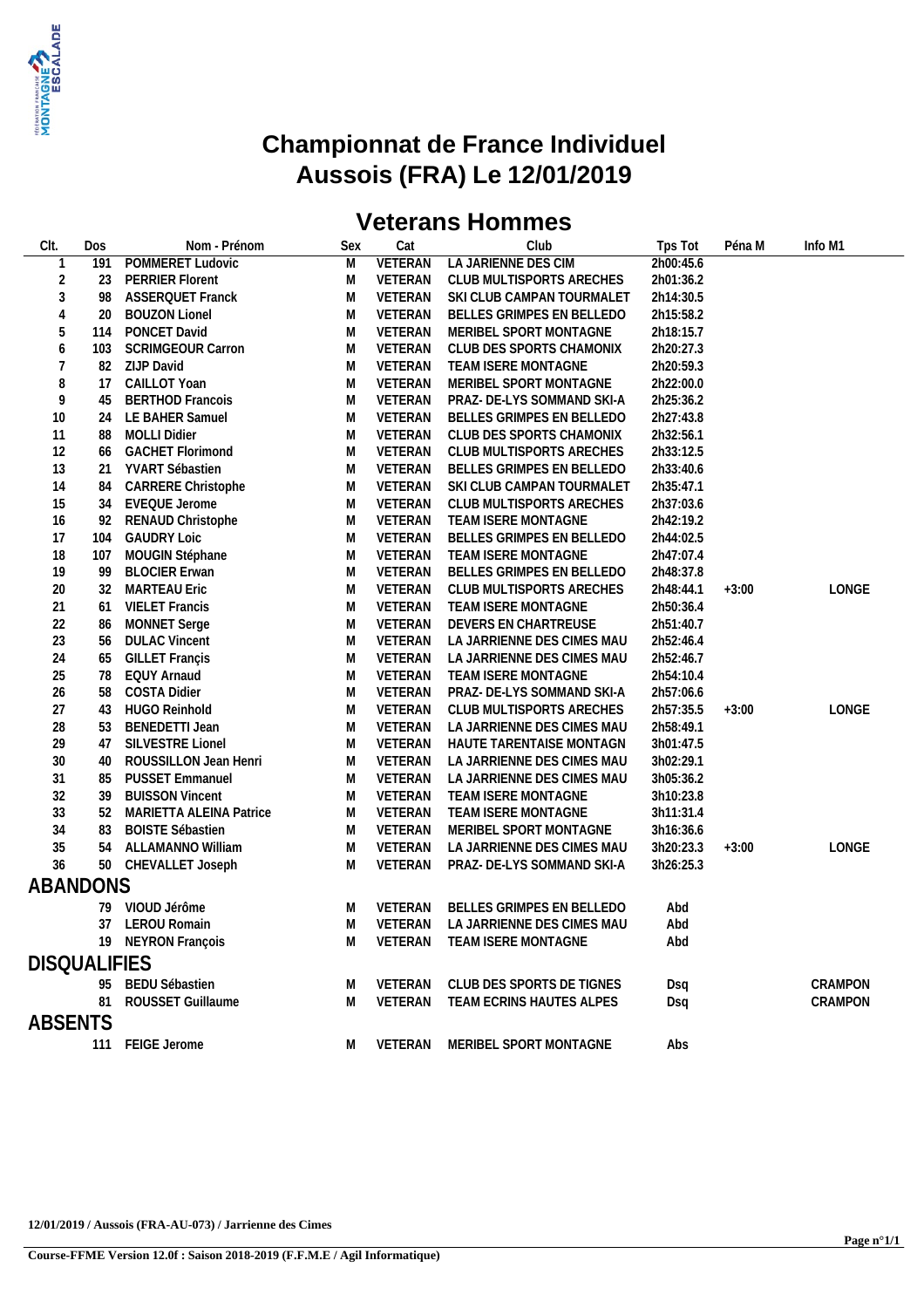

# **Espoirs Dames**

| Clt. | Dos  | Nom - Prénom           | Sex | Cat           | Club                       | Tps Tot   | Péna M  | Info M1 |  |
|------|------|------------------------|-----|---------------|----------------------------|-----------|---------|---------|--|
|      | 304  | MILLOZ Adele           |     | <b>ESPOIR</b> | CLUB DES SPORTS DE TIGNES  | 1h59:46.7 |         |         |  |
|      | 302  | BONNEL Lena            |     | <b>ESPOIR</b> | LA JARRIENNE DES CIMES MAU | 2h01:05.7 | $+3:00$ | LONGE   |  |
|      |      | POLLET VILLARD Marie   |     | <b>ESPOIR</b> | CLUB DES SPORTS LA CLUSAZ  | 2h01:57.2 |         |         |  |
|      | 306. | PERILLAT PESSEY Celia  |     | <b>ESPOIR</b> | CLUB DES SPORTS LA CLUSAZ  | 2h07:20.8 | $+3:00$ | LONGE   |  |
|      | 318  | <b>FOURMIGUE Chloé</b> |     | <b>FSPOIR</b> | LA TRANSPYROS              | 2h20:24.4 | $+1:00$ | sifflet |  |
|      |      | BRUSSOZ Sonia          |     | <b>ESPOIR</b> | MERIBEL SPORT MONTAGNE     | 2h37:18.9 |         |         |  |
|      |      | BUONO MICHEL Clara     |     | <b>ESPOIR</b> | CAF BUECH DEVOLUY          | 2h40:09.1 | $+1:00$ | portage |  |
|      | 310  | CHMIELOWSKA Claudia    |     | <b>ESPOIR</b> | CLUB DES SPORTS CHAMONIX   | 2h50:00.5 |         |         |  |